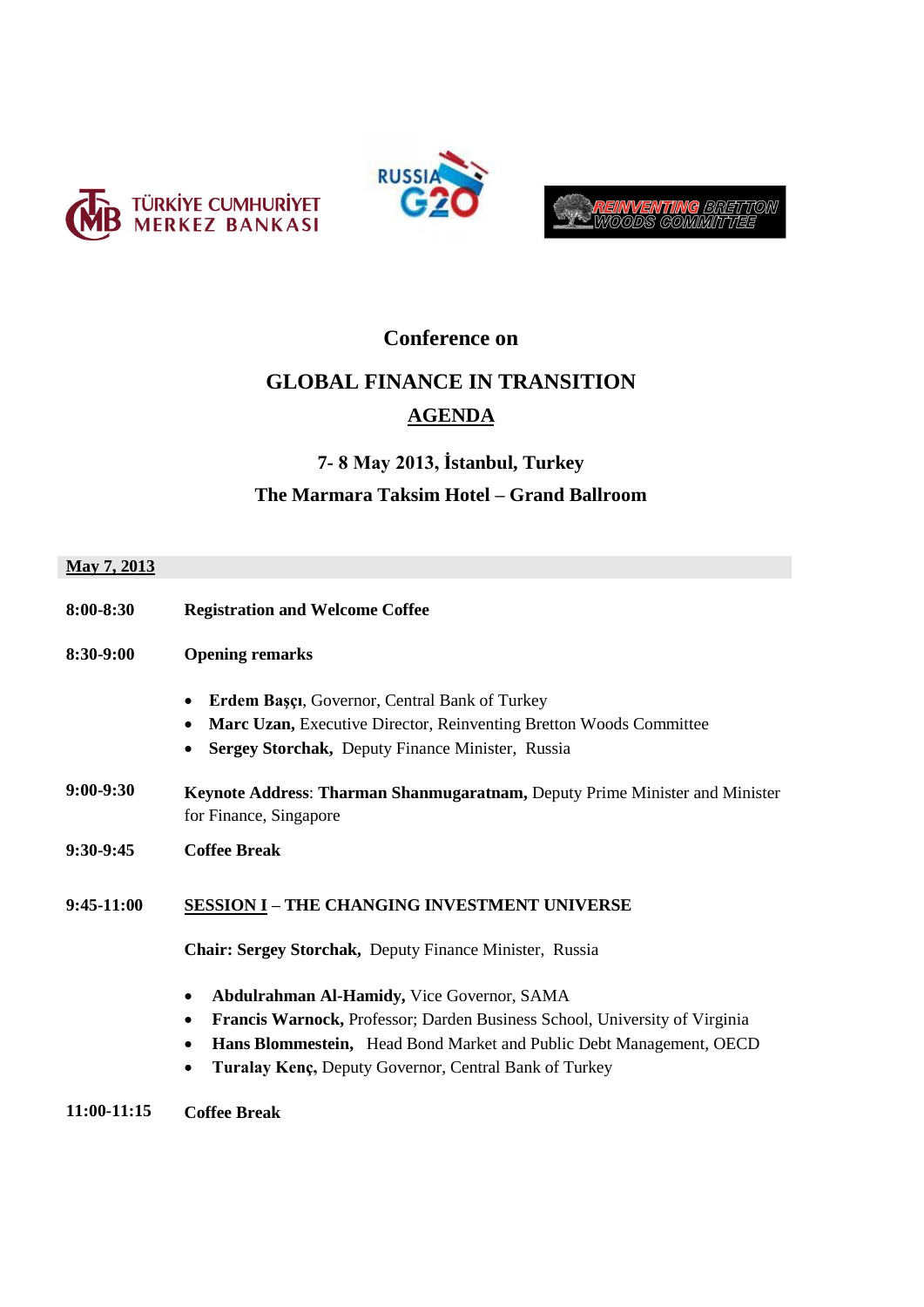## **11:15-12:30 SESSION II – LOCAL CURRENCY BOND MARKETS AND GROWTH IN EMERGING ECONOMIES**

**Chair: Taşkın Temiz,** General Director, Undersecretariat of Treasury, Turkey

- **Ken Miyajima,** Senior Economist, BIS
- **Armando Castelar Pinheiro,** Professor of Economics, Vargas Foundation
- **Mahmoud Mohieldin,** President's Special Envoy, World Bank
- **Jae-hoon Yoo,** Standing Commissioner, Financial Services Commission, Korea

#### **12:30-14:30 Lunch**

**Keynote Address: Ali Babacan**, Deputy Prime Minister for the Economic and Financial Affairs, Turkey

#### **14:30-15:45 SESSION III – COUNTRIES' EXPERIENCES**

**Chair: Mahmoud Mohieldin,** President's Special Envoy, World Bank

- **Paulo Muniz,** Director, Foreign Capital & Exchange Regulation, Banco Central do Brasil
- **Jim Turnbull,** Senior Advisor, Local Currency and Local Capital Markets, EBRD
- **Kwang-Yeol Yoo,** Director General, Ministry of Finance, Korea
- **Robert Pakpahan,** Director General, Debt Management, Ministry of Finance, Indonesia
- **15:45-16:00 Coffee Break**

#### **16:00-17:15 SESSION IV – INCENTIVES AND DETERMINANTS OF INVESTMENT**

**Chair: Andre Laboul,** Head of the Financial Affairs Division, OECD

- **Edoardo Reviglio,** Chief Economist, Cassa Depositi e Prestiti
- **Claus-Michael Happe,** Head of Division for MDBs and the Paris Club, Federal Ministry of Finance, Germany
- **Ciaran Driver,** Professor, SOAS, University of London
- **Sumru Altuğ,** Professor, Koç University

## **Gala Dinner & Concert**

**18:30-21:30 Venue: Çırağan Palace Kempinski Keynote Address: Professor Martin Hellwig,** The Max Planck Institute for Research on Collective Goods